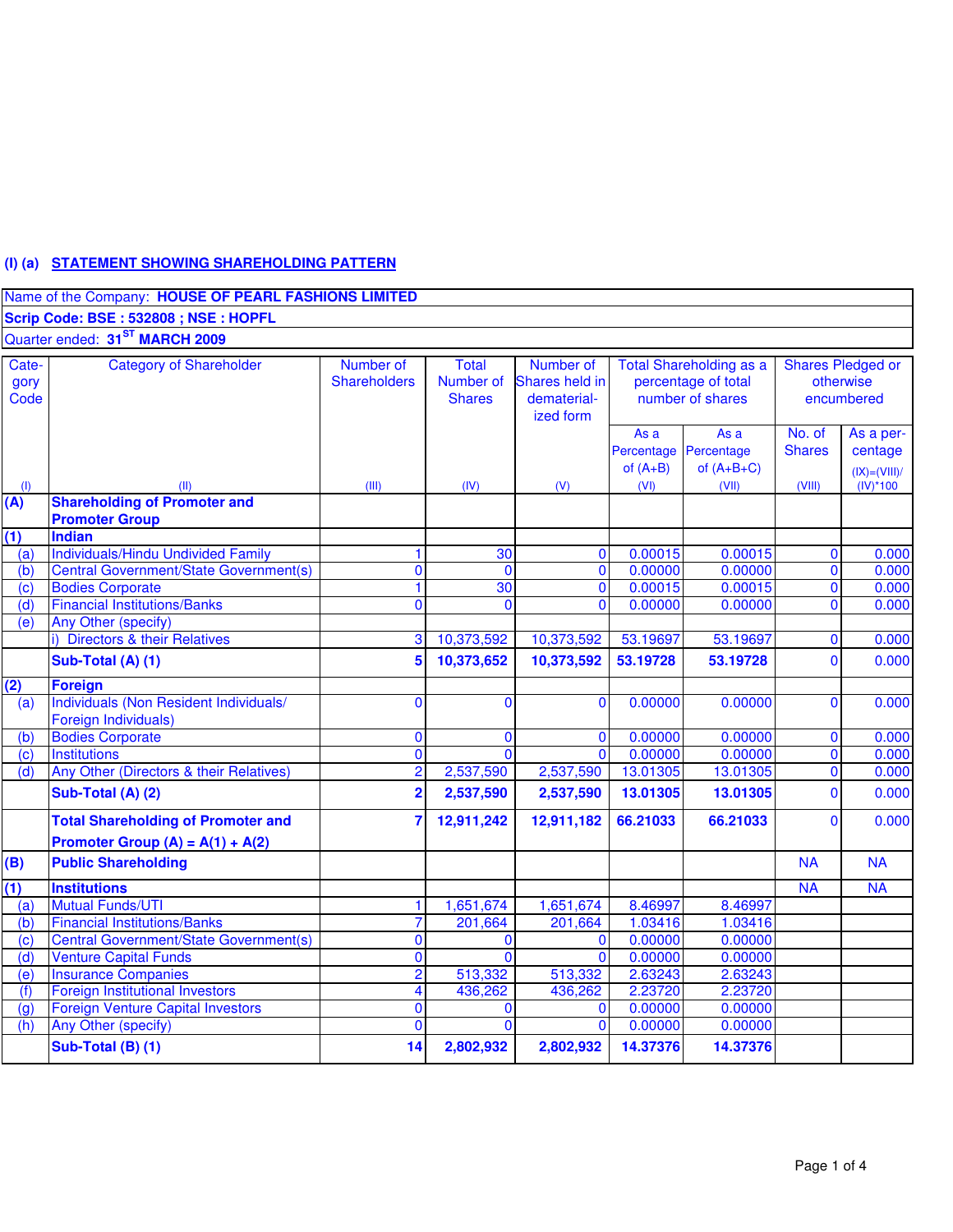| (2)                     | Non-Institutions                                                                             |                 |            |            |           |           | <b>NA</b> | <b>NA</b> |
|-------------------------|----------------------------------------------------------------------------------------------|-----------------|------------|------------|-----------|-----------|-----------|-----------|
| (a)                     | <b>Bodies Corporate</b>                                                                      | 431             | 419,493    | 419,493    | 2.15121   | 2.15121   |           |           |
| (b)                     | Individuals -<br>i. Individual shareholders holding<br>nominal share capital upto Rs.1 lakh. | 29366           | 2,376,174  | 2,376,046  | 12.18529  | 12.18529  |           |           |
|                         | ii. Individual shareholders holding<br>nominal share capital in excess<br>of Rs.1 lakh.      | 10 <sup>1</sup> | 318,475    | 318,475    | 1.63318   | 1.63318   |           |           |
| (c)                     | Any Other (specify)                                                                          |                 |            |            |           |           |           |           |
|                         | 1. Trusts                                                                                    |                 | 160        | 160        | 0.00082   | 0.00082   |           |           |
|                         | 2. Non-Resident Indians (NRI)                                                                | 117             | 164,508    | 164,508    | 0.84362   | 0.84362   |           |           |
|                         | 3. Overseas Corporate Bodies                                                                 |                 | 325,606    | n          | 1.66974   | 1.66974   |           |           |
|                         | 4. Clearing Members                                                                          | 29              | 11,420     | 11,420     | 0.05856   | 0.05856   |           |           |
|                         | 5. Hindu Undivided Families                                                                  | 1332            | 170,333    | 170,333    | 0.87349   | 0.87349   |           |           |
|                         | Sub-Total (B) (2)                                                                            | 31287           | 3,786,169  | 3,460,435  | 19.41591  | 19.41591  |           |           |
|                         | <b>Total Public Shareholding</b><br>$(B) = B(1) + B(2)$                                      | 31301           | 6,589,101  | 6,263,367  | 33.78967  | 33.78967  | <b>NA</b> | <b>NA</b> |
|                         | TOTAL $(A) + (B)$                                                                            | 31308           | 19,500,343 | 19,174,549 | 100.00000 | 100.00000 |           |           |
| $\overline{\textbf{c}}$ | Shares held by Custodians and<br>against which Depository<br>Receipts have been issued       |                 | 44         | $\sim$     | <b>NA</b> | н.        | <b>NA</b> | <b>NA</b> |
|                         | GRAND TOTAL $(A) + (B) + (C)$                                                                | 31308           | 19,500,343 | 19,174,549 | <b>NA</b> | 100.00000 |           |           |

#### **(I) (b) STATEMENT SHOWING SHAREHOLDING OF PERSONS BELONGING TO THE CATEGOERY "PROMOTER AND PROMOTER GROUP"**

| Sr. | Name of the Shareholder              | <b>Total Shares held</b> |                                             |               | Shares pledged or otherwise encumbered |                                                                    |
|-----|--------------------------------------|--------------------------|---------------------------------------------|---------------|----------------------------------------|--------------------------------------------------------------------|
| No. |                                      | <b>Number</b>            | As a $%$ of<br>grand total<br>$(A)+(B)+(C)$ | <b>Number</b> | As a percentage                        | As a % of grand<br>total<br>$(A)+(B)+(C)$ of<br>sub-clause (I) (a) |
| (1) | (II)                                 | (III)                    | (IV)                                        | (V)           | $(VI) = (V)/(III)^*100$                | (VII)                                                              |
|     | Mr. Deepak Seth (N.R.I.)             | ,230,686                 | 6.31110                                     |               |                                        |                                                                    |
| 2   | Mr. Pallak Seth (N.R.I.)             | 1,306,904                | 6.70195                                     |               |                                        |                                                                    |
| 3   | Mrs. Payel Seth                      | 9,067,071                | 46.49698                                    |               |                                        |                                                                    |
| 4   | Mr. Pulkit Seth                      | 1,306,491                | 6.69984                                     |               | <b>NIL</b>                             |                                                                    |
| 5   | Mrs. Shefali Seth                    | 30                       | 0.00015                                     |               |                                        |                                                                    |
| 6   | M/s Deepak Seth & Sons (HUF)         | 30                       | 0.00015                                     |               |                                        |                                                                    |
|     | Nim International Commerce Pvt. Ltd. | 30                       | 0.00015                                     |               |                                        |                                                                    |
|     | <b>TOTAL</b>                         | 12,911,242               | 66.21033                                    |               |                                        |                                                                    |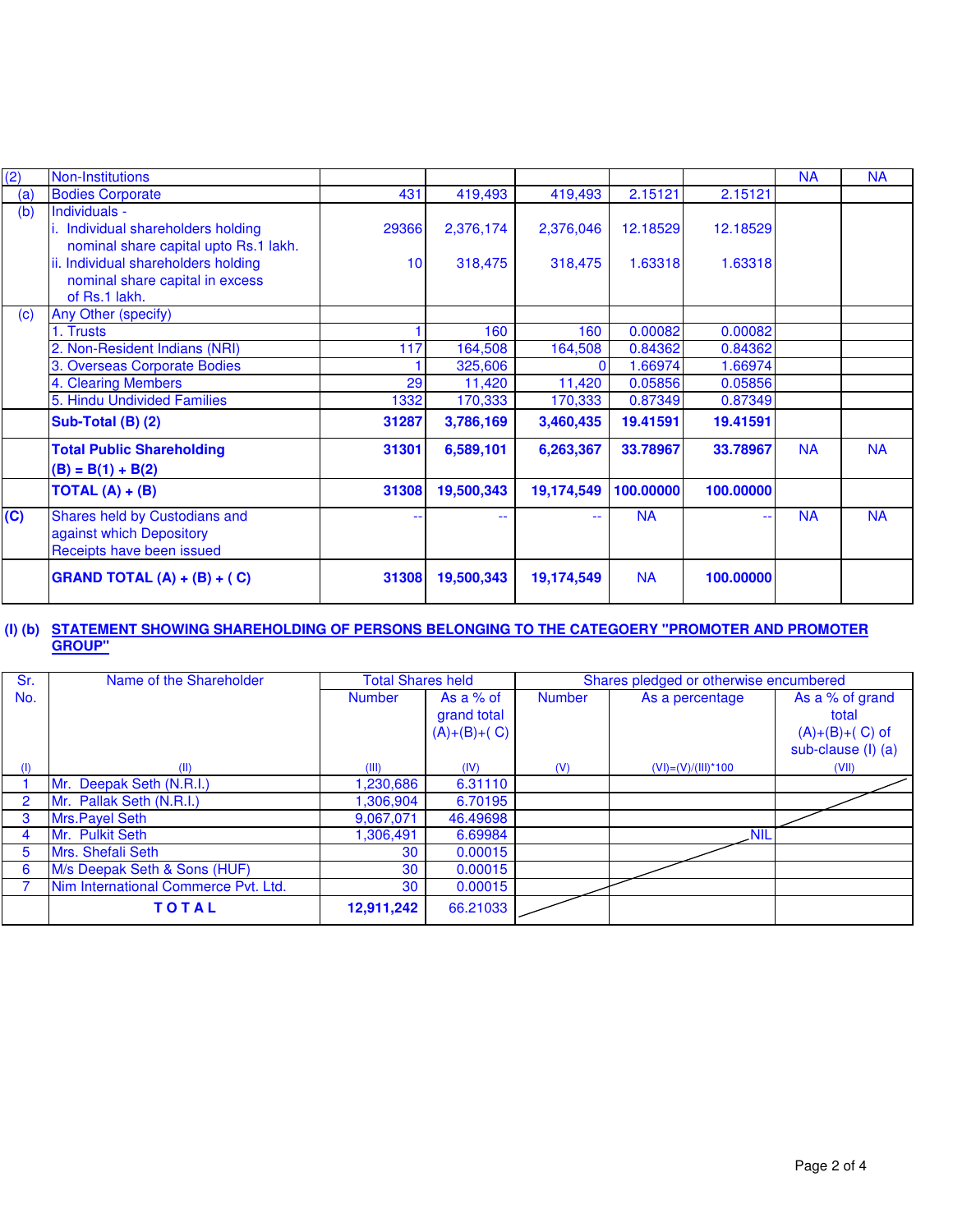### **(I) (c) STATEMENT SHOWING SHAREHOLDING OF PERSONS BELONGING TO THE CATEGOERY "PUBLIC" AND HOLDING MORE THAN 1% OF THE TOTAL NUMBER OF SHARES**

| Sr.<br>No. | Name of the Shareholder                                           | <b>Number</b><br>of shares | Shares as a percentage of total<br>number of shares [i.e., Grand Total<br>$(A) + (B) + (C)$ indicated in Statement<br>at para (1) (a) above} |
|------------|-------------------------------------------------------------------|----------------------------|----------------------------------------------------------------------------------------------------------------------------------------------|
|            | Reliance Capital Trustee Co. Ltd - Reliance Long Term Equity Fund | 1,651,674                  | 8.46997                                                                                                                                      |
| 2          | Life Insurance Corporation of India                               | 256,666                    | 1.31621                                                                                                                                      |
| 3          | General Insurance Corporation of India                            | 256,666                    | 1.31621                                                                                                                                      |
| 4          | Credit Suisee (Singapore) Ltd.                                    | 280,690                    | 1.43941                                                                                                                                      |
| 5          | <b>Lesing Mauritius Limited</b>                                   | 325,606                    | 1.66974                                                                                                                                      |
|            |                                                                   |                            |                                                                                                                                              |
|            | TOTAL                                                             | 2,771,302                  | 14.21156                                                                                                                                     |

# **(I) (d) STATEMENT SHOWING DETAILS OF LOCK-IN SHARES**

| Sr.            | Name of the Shareholder | Category of  | Number of | Locked-in-shares as a   |
|----------------|-------------------------|--------------|-----------|-------------------------|
| No.            |                         | Shareholders | locked-in | percentage of total     |
|                |                         | (Promoters/  | shares    | number of shares        |
|                |                         | Public)      |           | {i.e., Grand Total      |
|                |                         |              |           | $(A)+(B)+(C)$ indicated |
|                |                         |              |           | in Statement at         |
|                |                         |              |           | Para $(1)$ $(a)$ above} |
|                | Mr. Deepak Seth         | Promoter     | 1,197,846 | 6.14269                 |
| $\overline{2}$ | Mrs. Payel Seth         | Promoter     | 1,853,424 | 9.50457                 |
| 3              | Mr. Pallak Seth         | Promoter     | 381,409   | 1.95591                 |
| 4              | Mr. Pulkit Seth         | Promoter     | 467,391   | 2.39683                 |
|                | <b>TOTAL</b>            |              | 3,900,070 | 20.00001                |

## **(II) (a) STATEMENT SHOWING DETAILS OF DEPOSITORY RECEIPTS (DRs)**

| Sr.<br>No. | Type of outstanding DR<br>(ADRs, GDRs, SDRs, etc.) | Number of<br>outstanding<br><b>DRs</b> | Number of<br>shares<br>underlying<br>outstanding<br><b>DRs</b> | Shares underlying outstanding DRs<br>as a percentage of total number of<br>shares {i.e. Grand Total<br>$(A)+(B)+(C)$ indicated inStatement<br>at para $(I)$ (a) above |
|------------|----------------------------------------------------|----------------------------------------|----------------------------------------------------------------|-----------------------------------------------------------------------------------------------------------------------------------------------------------------------|
|            |                                                    |                                        |                                                                |                                                                                                                                                                       |
| o          |                                                    |                                        |                                                                |                                                                                                                                                                       |
|            | TOTAL                                              |                                        |                                                                |                                                                                                                                                                       |